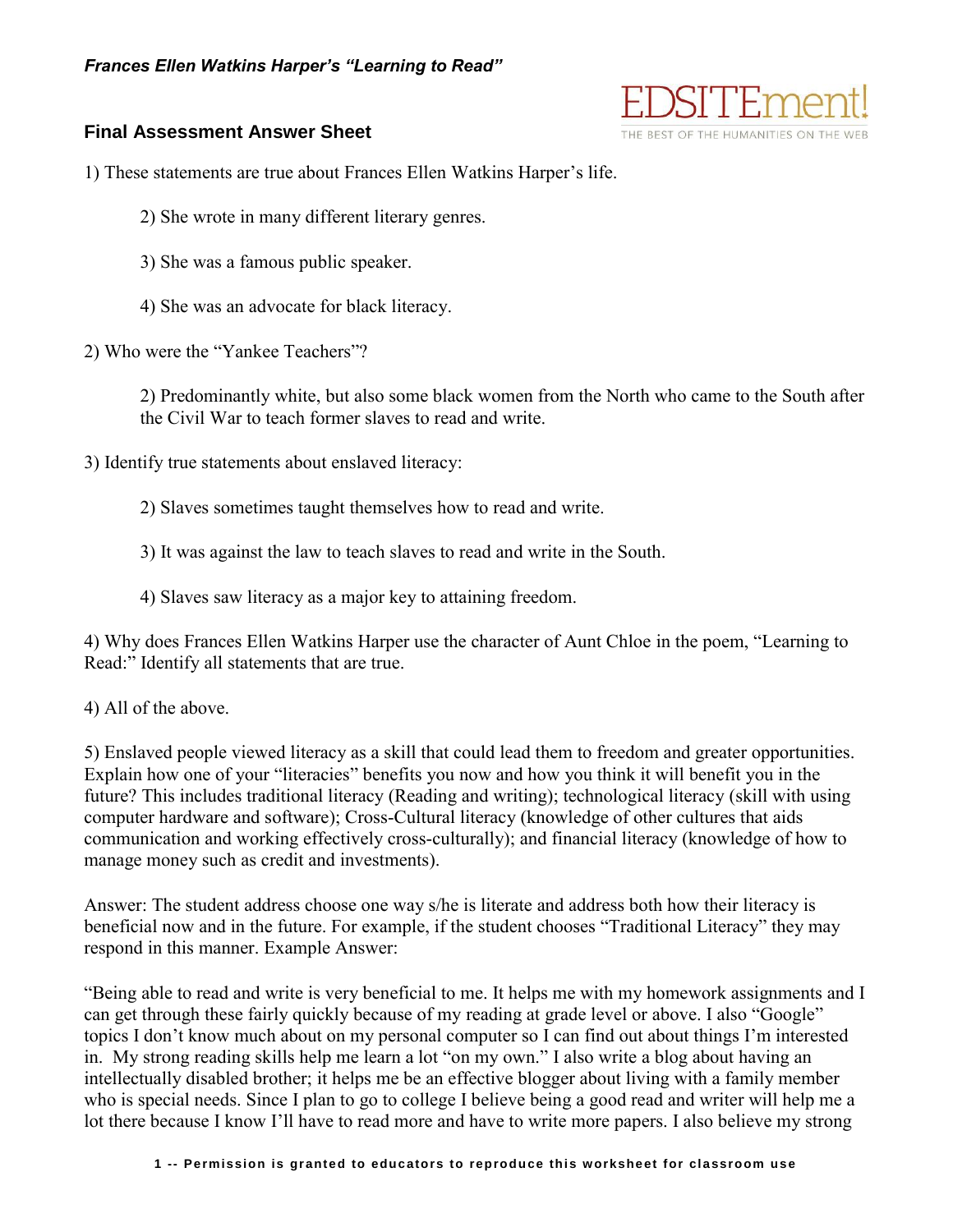## *Frances Ellen Watkins Harper's "Learning to Read"*

reading and writing skills will help me on the language part of the SAT which will help me to get into the college of my choice.

6) Refer to the full text of "Learning to Read" on the next page. In the right–hand column of the table below, explain in your own words what each verse means.

| <b>B. "Stealing" literacy during Slavery</b> |  |
|----------------------------------------------|--|
|----------------------------------------------|--|

## $Summarize the meanings both$  **direct and implied.**

| B 3) Our masters always tried to hide       | Looking back on the time when she was enslaved, Aunt                                                            |
|---------------------------------------------|-----------------------------------------------------------------------------------------------------------------|
| Book learning from our eyes;                | Chloe remembers that Masters saw enslaved literacy as a                                                         |
|                                             | threat to their authority. So they kept slaves away from<br>learning to read and "book learning" i.e. education |
|                                             | If slaves gained knowledge through reading they may                                                             |
| 4) Knowledge didn't agree with slavery,     | know more than the Master and challenge his/her                                                                 |
| T'would make us all too wise.               | authority over them; under the system of slavery the                                                            |
|                                             | master's power over his/her slaves was absolute.                                                                |
| 5) But some of us would try to steal        | Despite laws prohibiting teaching slaves to read and                                                            |
| A little from the book,                     | write, many slaves resisted this law by teaching                                                                |
|                                             | themselves, i.e., "stealing a little from the book".                                                            |
| 6) And put the words together,              | Slaves taught themselves to read "by hook or crook;"                                                            |
| And learn by hook or crook.                 | which means by any means available.                                                                             |
| 7) I remember Uncle Caldwell                | In verses 7–12 below Aunt Chloe provides two vivid                                                              |
| Who took pot-liquor fat                     | case studies of enslaved men she knew during slavery                                                            |
|                                             | who taught themselves to read. "Uncle Caldwell" is a                                                            |
|                                             | person Aunt Chloe knew; "pot liquor fat" is grease                                                              |
|                                             | mixed with water left in in a pan after stewing                                                                 |
|                                             | something.                                                                                                      |
| 8) And greased the pages of his book,       | Using the grease from the pot as a "glue," Uncle                                                                |
| And hid it in his hat.                      | Caldwell hides the pages in his hat. In this manner he                                                          |
|                                             | could "look at his hat" and disguise the fact that he                                                           |
|                                             | was learning letters or words.<br>Even if Uncle Caldwell were caught by his Master, it                          |
| 9) And had his Master ever seen             | would not have occurred to him that Uncle Caldwell was                                                          |
| The leaves upon his head,                   | learning to read from the "leaves upon his head".                                                               |
|                                             | Master would not have been able to put $2 + 2$ together to                                                      |
| 10) He'd have thought them greasy papers,   | figure out that Uncle Caldwell was using the "greasy                                                            |
| But nothing to be read.                     | papers" to teach himself literacy.                                                                              |
| 11) And there was Mr. Turner's Ben,         | This is another friend of Aunt Chloe. "Mr. Turner's                                                             |
| Who heard the children spell,               | Ben" means Ben was the slave of Mr. Turner.                                                                     |
|                                             | Ben would listen to children studying their spelling                                                            |
|                                             |                                                                                                                 |
|                                             | lessons                                                                                                         |
| 12) And picked the words right up by heart, | and memorized the words they were learning, and soon<br>could read them as well as spell them.                  |

After describing in your own words what each verse means, explain why you think Frances Ellen Watkins Harper uses the character of Aunt Chloe to discuss the issue of learning to read during slavery and in the period of Reconstruction, after slavery was abolished?

**Answer:** Harper uses the Character of Aunt Chloe to "personify" "the issue of African American literacy before and after slavery. Rather than speaking "in the abstract", she presents specific examples of real people: "Uncle Caldwell" and "Mr. Turner's Ben" and describes how they taught themselves